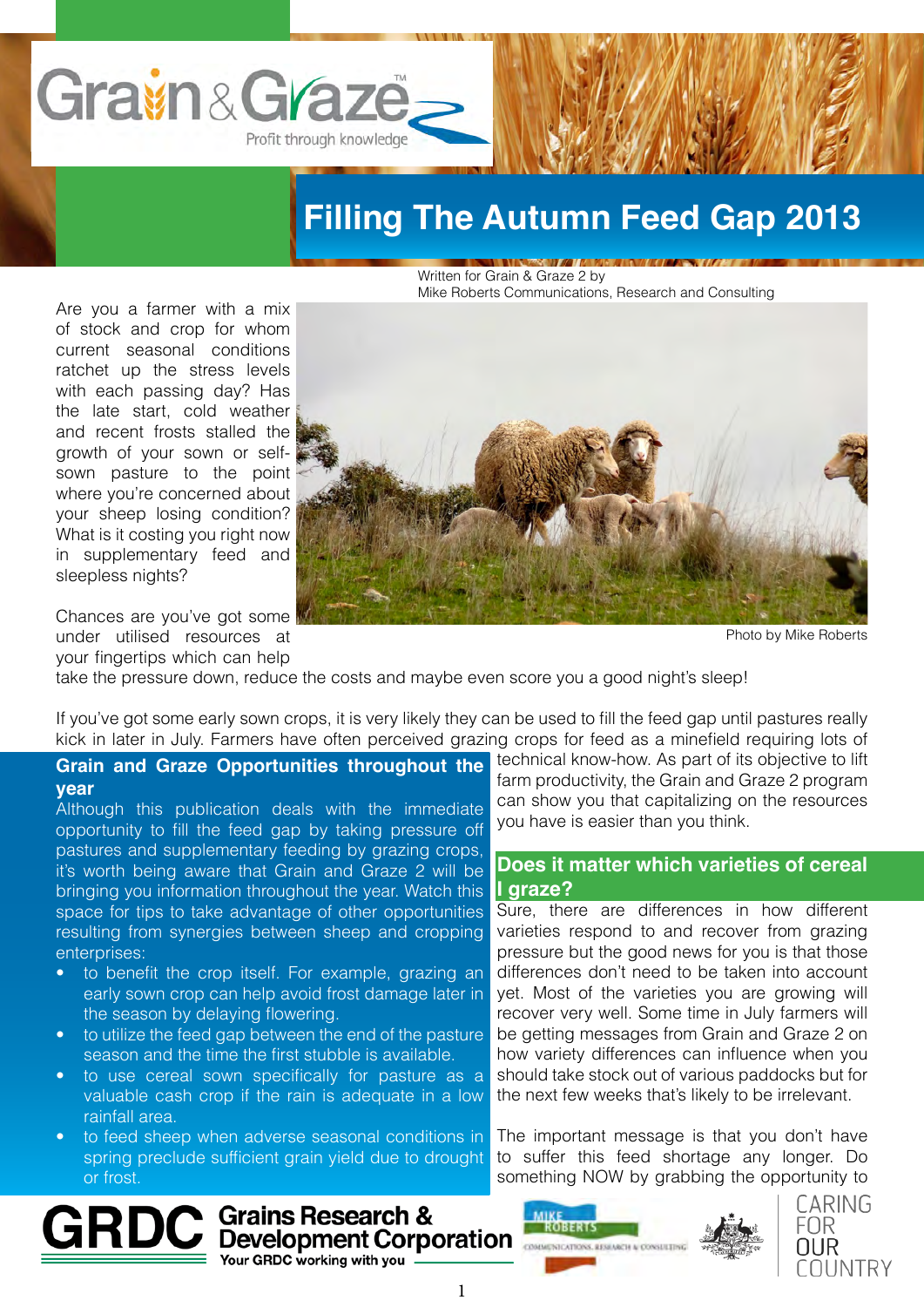# Gravin & Grazo Profit through knowledge

# **Filling The Autumn Feed Gap 2013**

graze your appropriate crops!

# **How do I know if the crop is advanced enough to graze?**

The most important rule of thumb here is that you don't want the sheep to be able to pull the whole plant out of the ground. Use the old pinch and twist test:

Pinch the top leaves between the thumb and forefinger, pull the leaves upwards while twisting your wrist. If the leaves break off and the plant does not pull out of the ground, the crop can be grazed.

You can test that by hand to get an idea or just put some stock in and see how much damage they do.

### **Dry matter per ha doesn't matter now**

There are lots of complicated formulae around to help you calculate how many kilograms per hectare of dry matter is in the paddock to be grazed and whether that is enough to sustain the various classes of livestock you might want to graze on it and for how long. The reality is that right now it doesn't matter. As long as you can't pull the plants out of the ground you can graze the paddock. It will enable you to get a few days or several weeks of grazing respite for pastures to get away.

# **When do I take the sheep off the crop?**

Assuming a normal spring, there is little risk of a major effect on grain yield from early grazing of cereal crops right up to mid tillering (Growth Stage 22-25). If you graze longer than that, recovery for grain production can be affected. At GS30 the risk of not getting enough grain starts to become a reality. However, this year, very few farmers in SA will be at GS30 prior to the end of July. That leaves ample time to walk the sheep over your cropping paddocks, let pasture feed get away and get the sheep off the crops without significant grain yield impact.

An easy way to monitor the growth stage of the crop your sheep are grazing is to establish a stock exclusion area in a paddock with weldmesh or portable sheep yards. Grazing delays the transition from tillering to stem elongation by a few days so when the main stem on these ungrazed plants begins to elongate as GS30 approaches, the rest of the grazed paddock will not be far behind.

Bill Long, Ag Consulting Co agronomist says: "When stock have been grazing a paddock down pretty hard, just shift them into another paddock. There's no real advantage in calculating feed value at this point. You can tell if they are doing well by keeping an eye on their condition and the amount of supplementary feed you need to provide in a year like this.

Unless you are getting close to GS30 you are not even worrying about the grain, you are just trying to maximise the feed you have right now. Farmers can graze one paddock then another and then shift stock to the paddock first grazed if it is still early enough. Often you can just leave the gate open and sheep will shift themselves to the next ungrazed paddock at the right time on their own."

# **Withholding Periods for crop chemicals**

One cautionary note for farmers intending to sell stock after grazing crops is to know the withholding periods

**Grains Research & Development Corporation** Your GRDC working with you